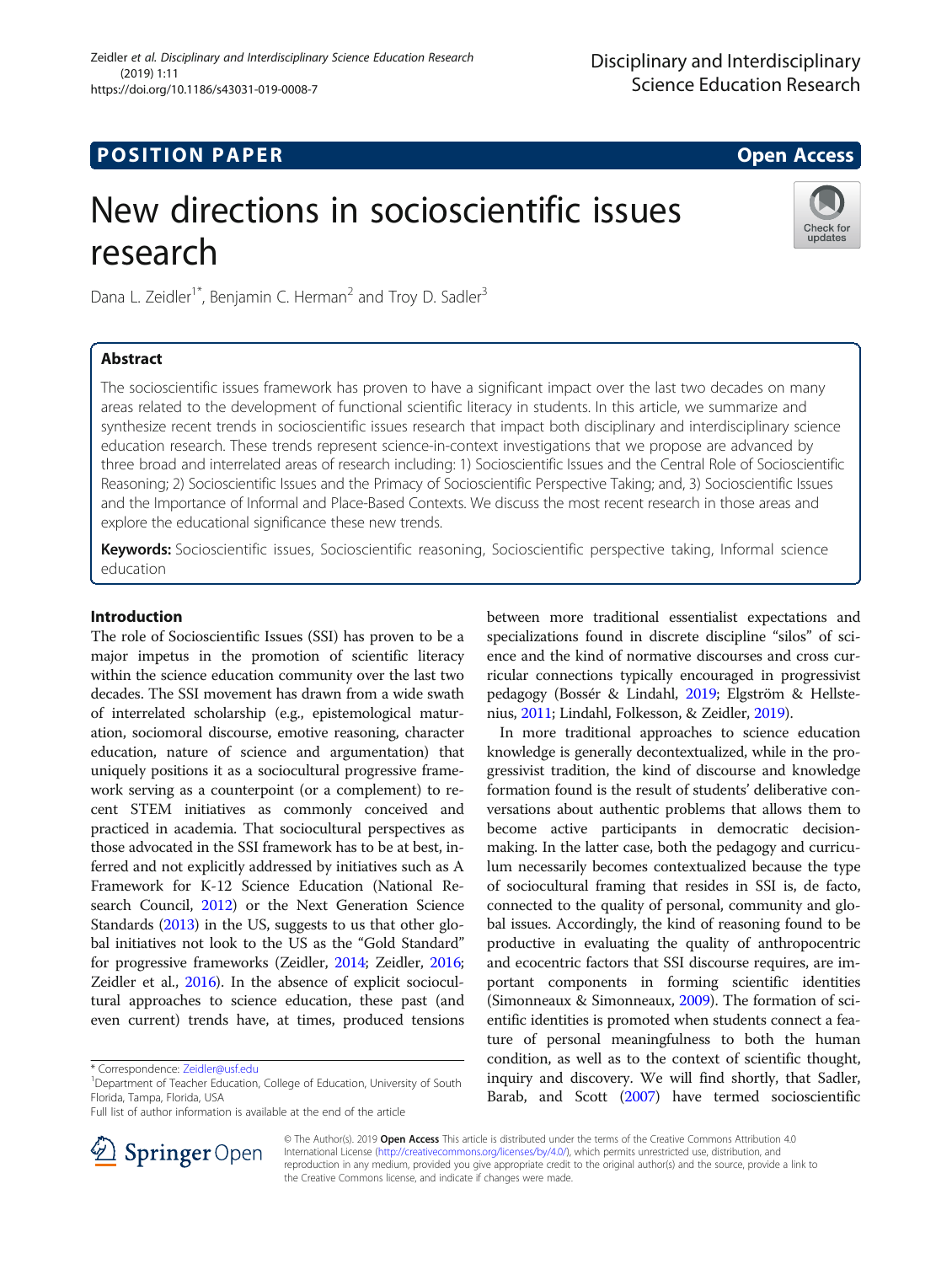reasoning as a special suite of skills necessary to engage students in the evaluation of contextualized SSI.

Since SSI education is aimed at attaining "functional scientific literacy," it entails the facilitation of strategies that enable students to make informed decisions, analyze, synthesize and evaluate varied sources of data and information, use moral reasoning to attend sensibly to ethical issues, and understand the complexity of connections inherent within contextualized science learning. Zeidler ([2014](#page-8-0)) has argued that SSI education ideally should, to the extent possible:

- Utilize personally relevant, controversial, and illstructured problems that require scientific, evidence-based reasoning to inform decisions about such topics.
- Employ the use of scientific topics with social ramifications that require students to engage in dialogue, discussion, debate, and argumentation.
- Integrate implicit and/or explicit ethical components that require some degree of moral reasoning.
- Emphasize the formation of virtue and character as long-range pedagogical goals (p. 699).

An umbrella term for this type educative experience is called science in context (SinC) with the goal of actively promoting the well-being of living things that are in balance with the non-living world (Bencze et al., [in press](#page-7-0)). The recognition of balancing anthropocentric and ecocentric factors is further recognized in the contextualized place-based education research found in the work of Herman, Owens, Oertli, Zangori, and Newton ([2019](#page-7-0)) and related ecojustice approaches to environmental education (Herman, Sadler, Zeidler, and Newton [\(2018](#page-7-0)).

The SinC approaches reported above have been built on a foundation of past research. We explore how that foundation has resulted in new directions in SSI research in more detail below. In doing so, we aim to create a bridge that connects essential areas culled from past research with promising new explorations that will likely shape SSI research in years to come. We identify and discuss below three SinC themes in an effort to highlight new directions in SSI research. These include: 1) SSI and the Central Role of Socioscientific Reasoning; 2) SSI and the Primacy of Socioscientific Perspective Taking; and, 3) SSI and the Importance of Informal and Place-Based Contexts.

# SSI and the central role of Socioscientific reasoning

A critical question for science educators interested in advancing the SSI research agenda is what do students learn through engagement in SSI based learning experiences. From the outset of the SSI movement, proponents

suggested that SSI based instruction (and related approaches) should support student learning of science content (Zeidler, [2003](#page-8-0)). This seemed to be a necessary condition for using SSI in science classrooms, but learning science concepts alone has never been the primary focus of the SSI movement. Using SSI as a means of supporting student learning about the nature of science (NOS) was one of the earliest foci for SSI research (e.g., Zeidler, Walker, Ackett, & Simmons, [2002](#page-8-0)). As SSI gained traction in the field, researchers began exploring a broader range of potential learning outcomes associated with opportunities to negotiate SSI. These outcomes included ethical sensitivity (Fowler, Zeidler, & Sadler, [2009\)](#page-7-0), argumentation (Venville & Dawson, [2010](#page-8-0)), and reflective judgement (Zeidler, Sadler, Applebaum, & Callahan, [2009\)](#page-8-0). While all of these measures (science content, NOS, ethical sensitivity, argumentation, and reflective judgement) make sense as learning targets for SSI instruction, none of them are uniquely situated with respect to SSI.

Sadler et al. [\(2007\)](#page-8-0) argued that high quality SSI learning experiences should do more than help students understand more science, become more ethically sensitive, or demonstrate better argumentation practices. SSI learning experiences should help students become better at dealing with complex issues like SSI. For example, learning science in the context of climate change should do more than help students understand the science of climate, these experiences should help students become better prepared to engage in decision-making and position taking in the context of climate change. Furthermore, an SSI learning experience related to climate change should also help students be better prepared to engage in decision-making and position taking relative to SSI other than climate change. A challenge to this line of thinking was a lack of conceptual or measurement tools to explore the extent to which SSI education was actually leading to these goals.

In order to address this challenge, Sadler et al. ([2007](#page-8-0)) proposed socioscientific reasoning (SSR) as a construct to capture the reasoning practices associated with negotiation and resolution of SSI. The original articulation of SSR included four dimensions: complexity, inquiry, perspective taking, and skepticism. Subsequent work resulted in the addition of affordances and limitations of science as a fifth dimension. Each of the dimensions is described below.

- Complexity: the ability to perceive and reason through the complexity inherent to SSI.
- Inquiry: the ability to recognize information that is not available regarding an issue as well as the ability to consider ways in which that information may be generated.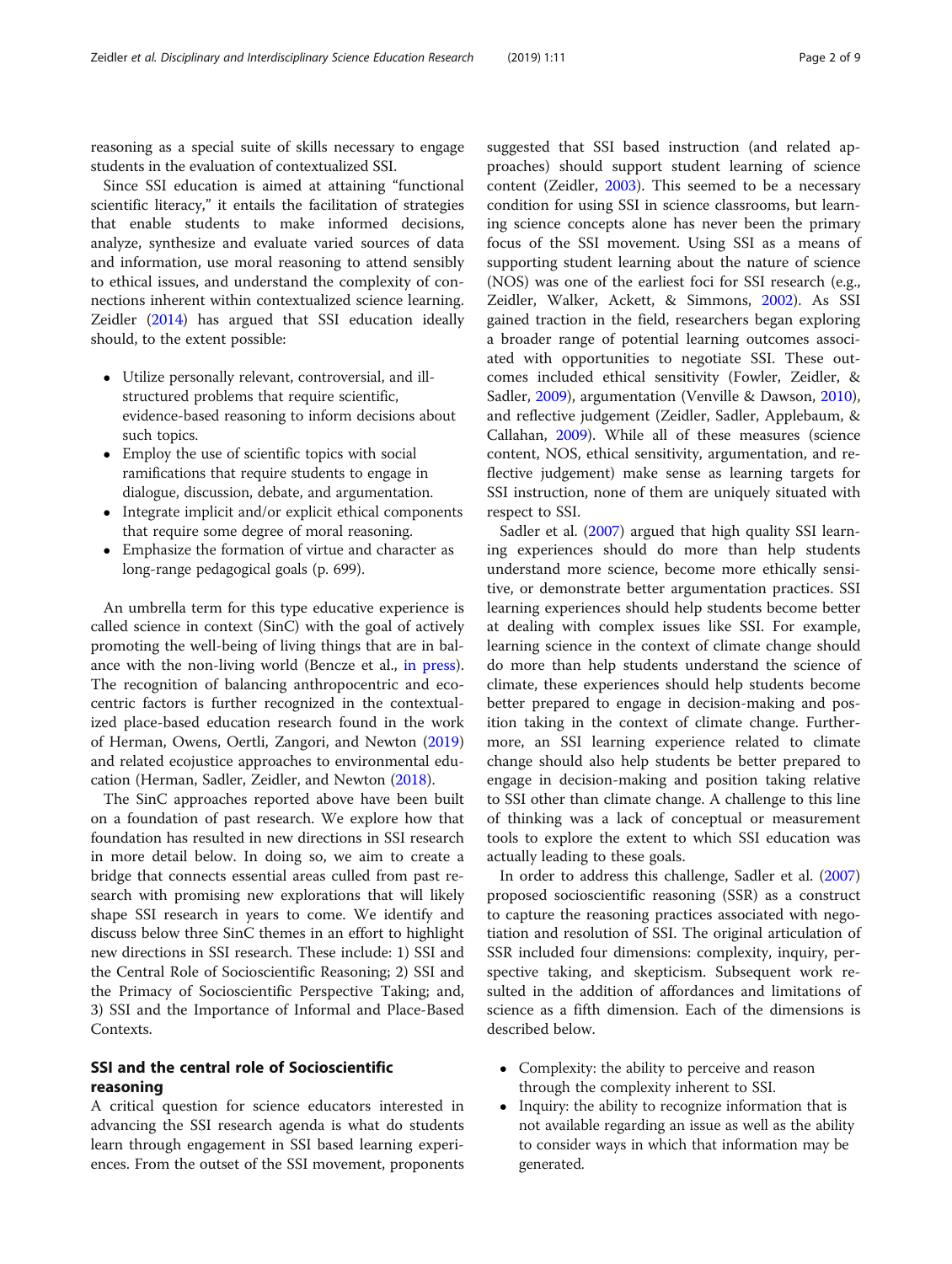- Perspective-taking: the ability to analyze an issue and potential solutions from the perspectives of different stakeholders.
- Skepticism: the ability to identify potential sources of bias that may influence information or the presentation of information about an issue or potential solutions.
- Affordances & Limitations of Science: the ability to determine how scientific knowledge and processes may contribute to the resolution of an SSI and to recognize dimensions of the issue that cannot be addressed by science.

Initial attempts to document learner SSR competencies were made through in-depth interviews in which students read and responded to narrative scenarios about an SSI (Sadler et al., 2009). This research helped to inform attempts to operationalize the construct, but the interview format was not practical for interventionoriented studies that require pre/post testing and large sample sizes. Follow-up research designed to explore the impacts of an SSI learning experience on students' SSR competencies employed scenarios like the initial research, but student responses were collected through open-ended surveys (Sadler, Klosterman, & Topcu, [2011](#page-8-0)). This study focused on student learning in the context of a two-week, SSI-based climate change unit. Whereas students showed learning gains for science content, they did not demonstrate statistically significant gains in SSR. The researchers suggested that the longerterm engagement with SSI learning experiences was likely necessary for detectable improvements to SSR.

Based on these findings, Kinslow, Sadler, and Nguyen ([2019\)](#page-7-0) tested SSR learning associated with a six-week intervention focused on a related set of environmental SSI. Pre/post testing of students in this setting revealed statistically significant increases with medium to large effect sizes in SSR. As in the previous work, the SSR assessments were based on scenarios with open-ended questions. Student artifacts (e.g., writing assignments and journal entries) collected throughout the course were used to triangulate the increases documented through quantitative analyses. However, a limitation in this study was the similarity between the issues featured within the class and the scenario used for the assessment. The study provided evidence that students can make improvements in their SSR, but these data did not necessarily provide evidence of learners' being able to transfer SSR developed in the context of one issue to a dissimilar issue.

The research team sought to address this limitation through another intervention study in which the contexts for instruction and assessment featured different issues (Kinslow, [2018](#page-7-0)). In this study, the researchers partnered with a science teacher and a social studies teacher to design a high school course organized around SSI. The five SSR competencies described above were featured in the course design, and students had multiple opportunities to practice their use of these competencies as they negotiated numerous SSI related to climate change, genetic engineering, and water resources. Pre/ post analyses of SSR scores suggested statistically significant improvements with medium effect sizes for all five competencies. This is an encouraging result, which indicates that SSI instruction, when done well, can in fact support development of sophisticated reasoning specific to the complex dimensions of SSI.

While this progression of studies provides evidence that SSR can be reliably measured and that SSI instruction can support SSR learning, much remains to explore regarding the construct. It appears that limited engagement learning experiences such as a single unit of instruction are not enough to support detectable SSR learning gains but that learning experiences over the course of a semester (18 weeks) can support gains in SSR. Most science educators cannot feature SSI instruction consistently over an entire semester, so further explorations regarding how much SSI learning is required to show SSR gains would be helpful. There are also several important SSR measurement questions that remain unanswered. Romine, Sadler, and Kinslow [\(2017\)](#page-8-0) developed a multiple-choice version of an SSR assessment (the Quantitative Assessment of Socio-Scientific Reasoning—QuASSR). This instrument has good psychometric qualities and makes large scale assessments of SSR relatively easy to conduct; however, concerns remain regarding the validity of using forced choice items to estimate complex SSR competencies. A different solution to the challenge of assessing SSR with large samples is to use open-ended scenarios that require respondents to demonstrate their reasoning through writing and to assess these responses with computer automated scoring (CAS) models. Womack ([2019](#page-8-0)) has begun an exploration of this solution with promising results indicating that CAS models can be developed for reliable scoring. As of now, a reliable CAS model only exists for one scenario so the applications of this solution are limited. However, advances to ways in which SSR is conceptualized and measured create new possibilities for incorporating SSR in science teaching and educational research.

# SSI and the primacy of Socioscientific perspective taking

In attempting to unpack SSR, recent conceptual and empirical scholarship has focused on the what is arguably the primal SSR construct that allows for the exercise of judgment in a manner that is, at once, caring and empathetic, (see Kahn & Zeidler, [2016,](#page-7-0) [2017](#page-7-0); [2019](#page-7-0)). To best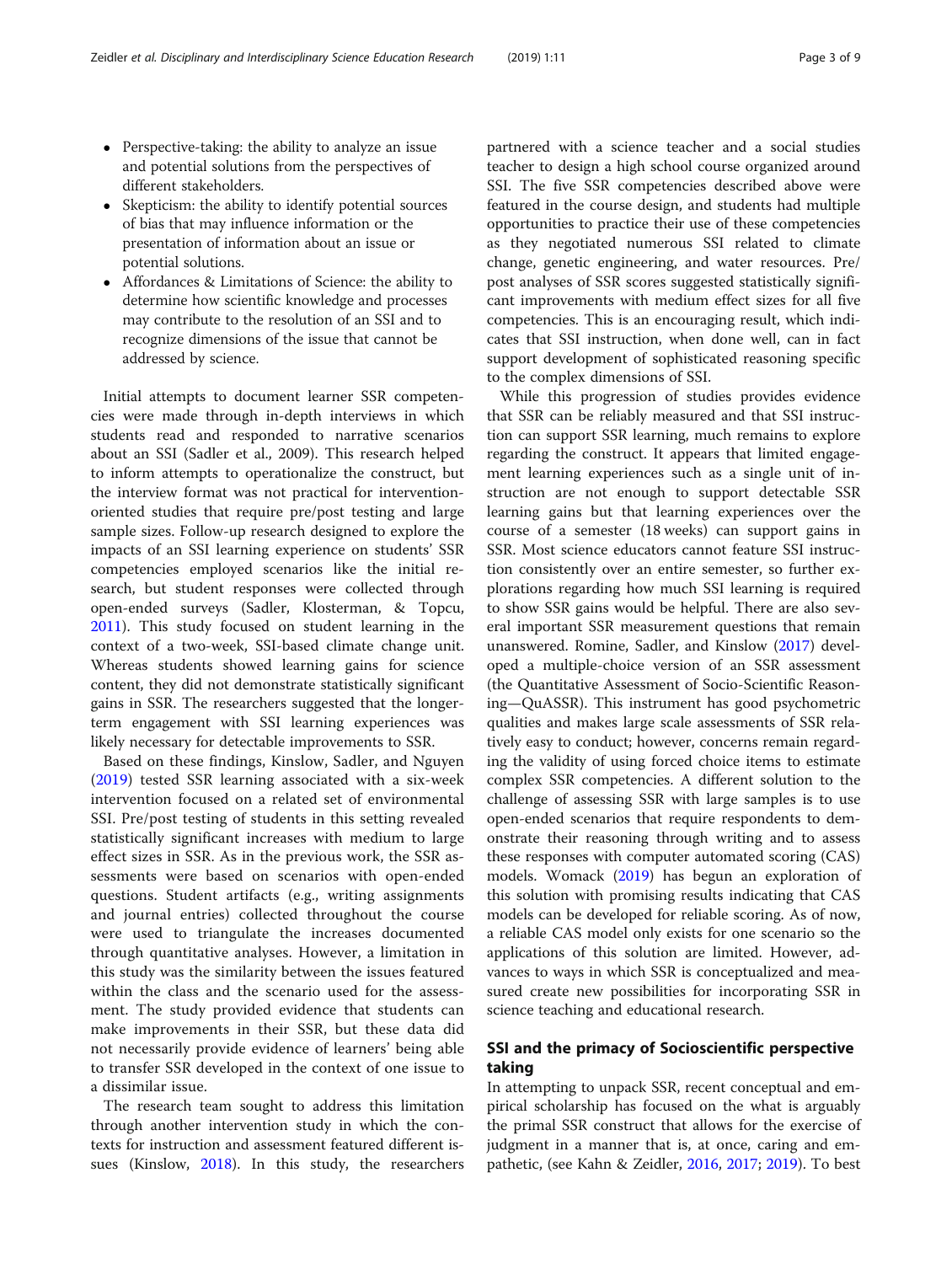understand its importance, it is instructive to follow a line of research that examined emotive reasoning as expressed in formal SSI contexts (Fowler et al., [2009](#page-7-0); Sadler & Zeidler, [2005](#page-8-0)). Cognitive and affective processes experienced when engaging in contentious and ethically challenging scientific issues characterize emotive reasoning. The ability to invoke elements of emotive reasoning such as, for example, righteous indignation, empathy, or moral sensitivity, is directly tied to the primacy of perspective taking. That is, perspective taking is a necessary but not sufficient condition for the exercise of mature moral judgment. While scholars have discussed the role of empathy relative to its importance in making ethical decisions (Batson, [2009;](#page-7-0) Hoffman, [2000](#page-7-0), [2008](#page-7-0)), perspective taking has remained a "fuzzy" construct. We have argued that perspective taking is a multidimensional construct that transcends the artificial dichotomy of being thought of as a purely cognitive or affective construct, and entails blending elements of moral behavior, moral character, moral values, moral reasoning, moral emotion, moral identity, and metamoral characteristics (Berkowitz, [1997;](#page-7-0) Herman, Zeidler, & Newton, [2018](#page-7-0)). Given that researchers have noted there has been a 40% decrease over the last four decades in perspective taking and empathetic concern for others among college students (Herman, Zeidler, & Newton, [2018](#page-7-0); Konrath, O'Brien, & Hsing, [2011](#page-7-0)), this concern and the lack of preciseness in the construct has been the impetus of a new line of research.

Zeidler and Kahn [\(2014\)](#page-8-0) have conceptually analyzed the task of employing perspective taking. It is important to keep in mind that the SSI framework uses argumentation, debate, discussion, and other forms of discourse as a means to engage thinking and reasoning processes, and to mirror the discourse practices used in real life in the advancement of intellectual and scientific knowledge. It is equally important to remember that, as educators, we try to provide a forum where the focus is on tolerance, mutual respect, and moral sensitivity. For this to happen, perspective taking is a keystone that supports much of SSR and the development of empathy, moral sensitivity, and related constructs.

Past research has shown that teaching within the context of socioscientific issues can increase students' moral sensitivity, thus contributing to overall moral development (Fowler et al., [2009](#page-7-0)), but understanding how to leverage this important finding in classroom practice requires a deeper understanding of the underlying mechanisms involved. We have found that one's dominant culture is a double-edged sword, serving both as an ethnocentric lens to solidify group identity as well as a filter that sifts out dissonant values that may run counter to one's core beliefs. Thus, in order for science teacher educators to foster SSR and functional scientific literacy,

examining perspective taking at the level of pedagogical implementation is quite important.

Kahn and Zeidler ([2016,](#page-7-0) p. 263) have synthesized a broad working definition of perspective taking as "one's ability to recognize and consider the diverse cognitive and emotional viewpoints of others within SSI." This notion was not arbitrary and drew from sociocultural and developmental literature (e.g., Martin, Sokol, & Elfers, [2008](#page-7-0); Selman, [1971,](#page-8-0) [1977](#page-8-0)) with a focus on educational practice. Accordingly, Kahn & Zeidler have argued that in order to facilitate students' ability to consider multiple perspectives, we need to conceptually distinguish among Position - where one stands on an issue; Orientation - how one approaches an issue in relation to others; and Perspective - how one perceives and interprets an issue. The distinctions are pedagogically important because as students engage in SSI discussions, they may do so through different orientations, yet arrive at the same position all while holding differing perspectives from one another. It is also quite possible that students hold diverse positions while sharing related orientations and/or perspectives. Therefore, the SSI experience is best utilized when teachers can help students to understand through the exchange of ideas how the formulation of perspectives may come about.

Kahn and Zeidler [\(2019\)](#page-7-0) further applied a systematic conceptual analysis of perspective taking to support SSR in SSI contexts, arguing that in order to "take" another's perspective, there were three necessary (and sufficient) conditions that needed to be met. First, there needed to be some level of engagement on the part of students. In the context of SSI, there needs to be a degree of personal, community or global significance that is relevant to the virtues a student holds firm. Second, an etic to emic shift whereby the perspective taker can move from their outsider perspective to the perspective of the "other" by exercising empathy – the ability to echo the other's perspective, while ideally, in their presence. Third, the necessity of a Moral Context in which the issue is embedded that necessitates the consideration of ethical principles and the exercise of moral reasoning. It is this third condition, the presence of a moral context, that distinguishes perspective taking in general, which requires only a neutral psychological shift, to one that is embedded within an ethical domain that requires the exercise of reflexive and reflective thought to determine the best combination of factors in the choice of moral justice and fairness: "One can connect with others and shift their viewpoint to appreciate others' perspectives for evil, or for no particular reason. What makes perspective taking appear to be a positive behavior is the assumption of a moral context condition" (Kahn & Zeidler [2019](#page-7-0), p. 621).

This work has led to the advancement of a novel construct referred to socioscientific perspective taking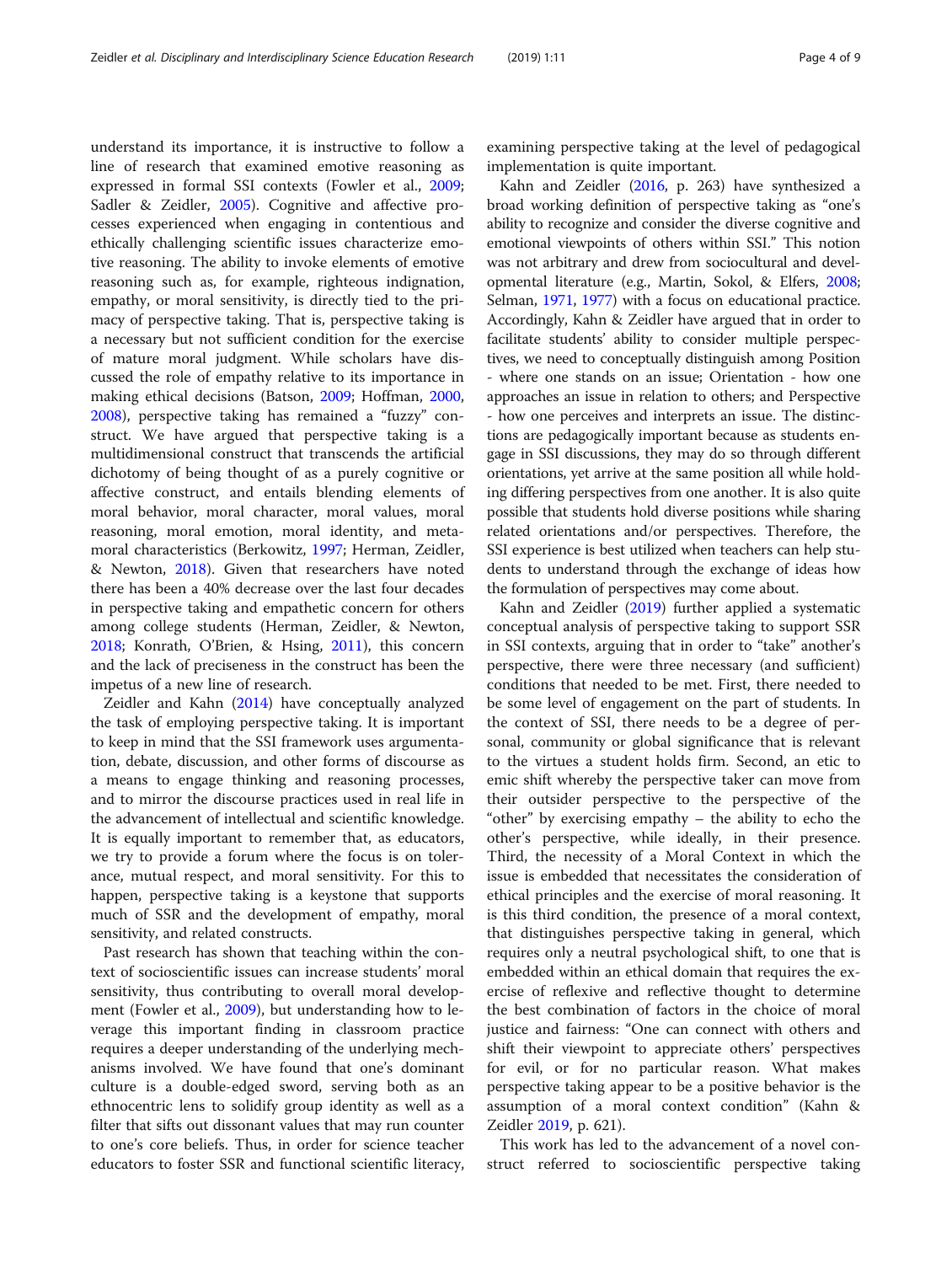(SSPT) to reflect the kind of moral and contextualized reasoning bound up in the development of character and virtue within the SSI framework. It is important to note that a student need not change their perspective for perspective taking to occur, but they do need to shift their perspective to that of another, to understand how that perspective was formed in relation to their position and orientations concerning that issue. SSPT then, is intricately connected to scientific habits of minds that are simultaneously cognitive and affective in nature. In this regard, there exists a kind of duality in its application with respect to shifting between emic and etic perspectives. In its ideal form during the exercise of SSPT, the division between emic and etic viewpoints become blurred. Displaying open-mindedness, respecting others' arguments as well as employing sociocultural normative features that factor in the reciprocal interactions connecting culture and context aid in the formation of informed sociomoral judgment. The primacy of SSPT is central in that regard.

# SSI and the importance of informal and placebased contexts

Efforts in SSI scholarship have been laudable to date with research attempting to provide more sophisticated and transparent accounts of how people engage SSI. Typically, SSI research and teaching has occurred primarily in formal learning contexts (e.g., classrooms) and through engagement with hypothetical scenarios and decisionmaking (i.e., willingness to act). This body of work has put forth important factors involved with SSI engagement, such as those that are more academic (e.g., science and NOS understanding) and those that are more affective (e.g., informal emotive reasoning). For instance, Zeidler, Herman, Ruzek, Linder, and Lin [\(2013\)](#page-8-0) showed that while over 300 surveyed secondary students' epistemological reasoning demonstrated some congruence across cultures (e.g., Taiwan and US), statistically significant differences existed across cultures regarding their socioscientific decision-making, sophistication of scientific reasoning and epistemological beliefs when considering a medical resource allocation scenario. In a sense, this investigation provided some indication that variation in geographic place and culture influences how groups engage SSI. Lee et al. [\(2013\)](#page-7-0) determined the impact of a 3–4 week genetic modification technology SSI classroom program on 132 ninth-grade students' character and values as global citizens. Through that instruction, the students became more sensitive to moral aspects of, and emotively concerned for those who are jeopardized because of, technological advancements. However, despite the extended classroom SSI learning the students struggled to emotively assume the perspectives of others suffering because of genetic modification issues and demonstrated a willingness to act within a community to resolve SSI. Herman [\(2015](#page-7-0)) investigated how 324 Floridian secondary marine science students perceptions about global warming science and sociocultural factors interactively influenced their willingness to mitigate global warming across five categories of actions each requiring varying levels of personal sacrifice. Notable findings from this study showed that the students' willingness to mitigate global warming was most consistently predicted by their perceptions about the validity of global warming scientists' claims followed by socioeconomic classification, NOS views and ethnicity. Furthermore, the students' willingness to mitigate global warming appeared to diminish with mitigating actions that required more sacrifice that is personal. Therefore, this research pointed to the need for better understanding about how and why science views are contextually operationalized in tandem with social, cultural and personal factors when people engage SSI. Despite this research highlighting the multifaceted cognitive and affective aspects of SSI engagement expressed in more formal classroom contexts, the way these factors influence SSI resolution and decision-making in particular real world contexts remains understudied.

Considering the aforementioned research, several deficits appear present with educational experiences occurring solely in formal learning contexts (i.e., classrooms) and research that entails hypothetical scenarios, issues and decisions. These deficits, when allowed to shape SSI instruction and research, appear quite bothersome as they inhibit efforts to help people become adept at becoming citizens who knowledgeably and civically engage SSI in their everyday lives (Herman, [2018\)](#page-7-0). First, students may perceive such SSI learning experiences as detached from their lived experiences. Therefore, they may not see the significance and importance of resolving SSI at local and global scales. Second, through these experiences, students' learning will likely be impoverished because they will not be required to interact with the people and environments that are impacted by SSI. Therefore, they may be excluded deep and tangible scaffolded access to the science ideas, epistemological tools and resources, and practices and that scientists use to understand SSI (Sadler, [2009\)](#page-8-0). Furthermore, students may also not be well positioned to demonstrate significant socio-cultural awareness, moral sensitivity, and compassion when contemplating perspectives and enacting decisions that constructively resolve SSI. Lastly, equating willingness to resolve SSI with how people will actually enact socioscientific decision-making under real-world conditions can be highly problematic (for examples see: Herman, [2015;](#page-7-0) Khishfe, [2012](#page-7-0)). The environmental behaviors field demonstrates that there is only a .45 correlation between stated pro-environmental intentions and enacted behaviors (Gifford & Nilsson, [2014](#page-7-0); Kormos & Gifford, [2014\)](#page-7-0). Similar findings have been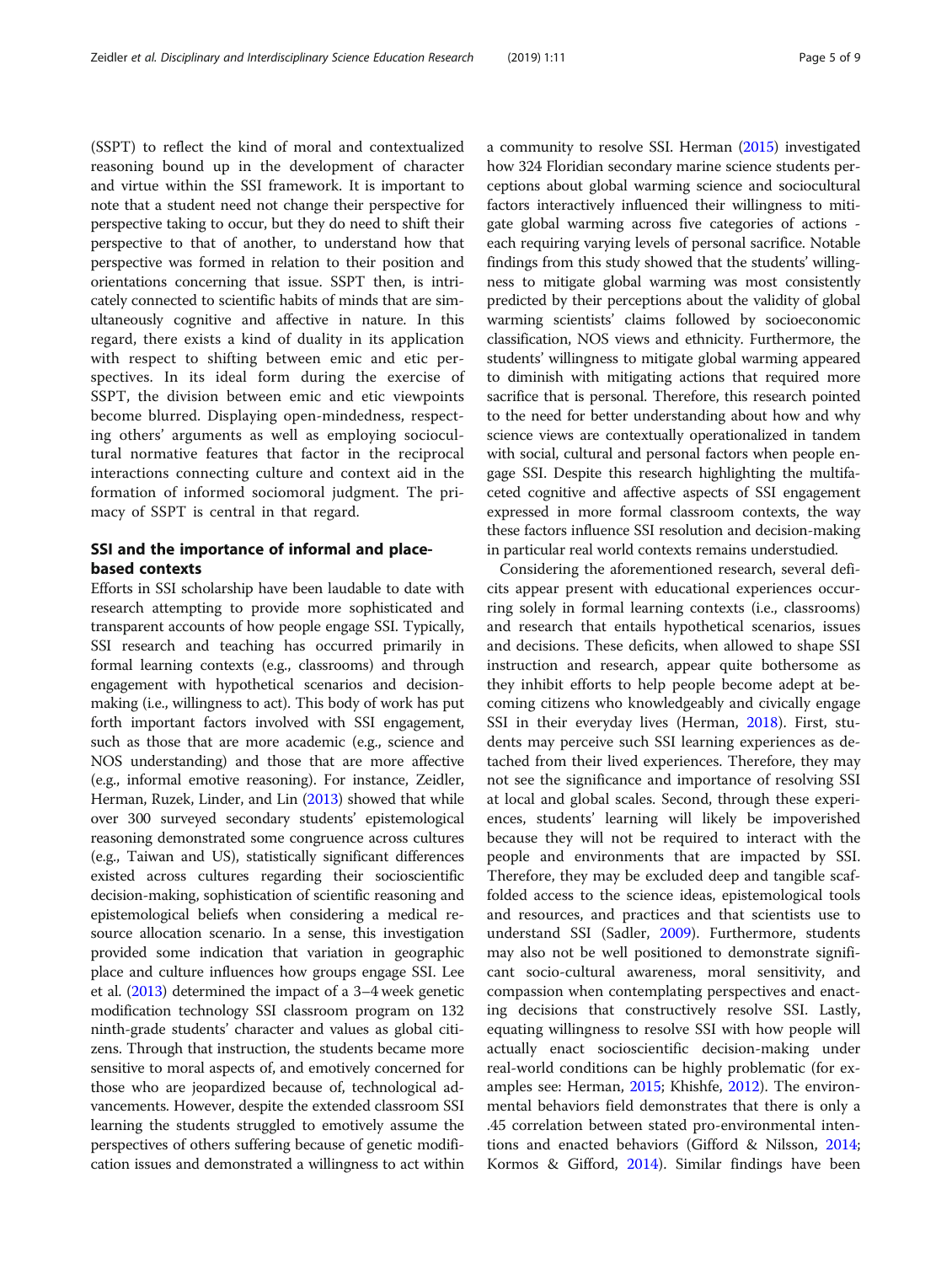shown with recent SSI research that showed only 44% of secondary students who claimed they would readily donate money to resolve environmental issues actually did so (Herman, [2018](#page-7-0)). Reconciling these deficits and learning how people respond to SSI as part of their lived experience should be among the foremost imperatives for SSI research.

More recent efforts in the SSI field (e.g., Herman, [2018](#page-7-0); Herman, Zeidler, & Newton, [2018;](#page-7-0) see also Kinslow et al., [2019](#page-7-0) reviewed in this manuscript) have initiated efforts to begin to address such deficits. These studies do so by focusing on utilizing contexts that allow for large groups of students to be immersed in SSI contexts conducive to researching the often-interconnected factors involved in SSI engagement to include in their decisions.

Such initiatives seek to merge with approaches in the fields of place-based and informal science education (Gruenewald & Smith, [2008;](#page-7-0) Semken & Freeman, [2008](#page-8-0); Sobel, [2004](#page-8-0)) and seek to leverage students' sense of place and attachment to the real "others" (people and the environment) who incur impacts from SSI and their resolution in order to promote ecological and cultural sustainability (Herman, Sadler, et al., [2018](#page-7-0)). This work subscribes from Semken and Freeman [\(2008,](#page-8-0) p. 1043–1044) who outline the importance of place-based education entailing:

- 1. experiential learning in and about local or regionally characteristic (i.e., authentically representative of the encompassing region) natural and social settings;
- 2. transdisciplinary and cross-cultural synthesis of place-related knowledge and pedagogy; and
- 3. service learning or other forms of community outreach.

From an SSI perspective, the situatedness and contextual features of the learning environment, including the cultural milieu involving the stakeholders impacted by SSI, are crucial components necessary for scaffolding students to more sophisticated ways of conceptualizing and resolving SSI. The studies appearing below are at the forefront of the efforts to use place-based approaches to determine how students engage SSI through more nuanced and contextualized ways.

Herman [\(2018\)](#page-7-0) and Herman et al. ([2019](#page-7-0)) investigated 60 secondary students who experienced a week long field SSI instruction focused on the local SSI of wolf reintroduction in Yellowstone National Park. The SSI instruction involved interactions with wildlife ecologists who were involved with the Yellowstone wolf reintroduction and subsequent research and outreach efforts pertaining to the wolves' impact on the Yellowstone ecological and human communities. These interactions, which often took place in natural areas where competing ecology groups were actively researching the presence of a wolf mediated trophic cascade, served as a contextual basis on which to address abstract themes such as the limitations to the top down trophic cascade theory, how ecologists' methods do not fit a set procedure, and the diverse cultural and moral perspectives about wolf extirpation and preservation. Through that instruction the students' trophic cascade science explanations and NOS views became significantly more informed, sophisticated and contextualized. Furthermore, the students' developed significantly higher levels of nuanced and targeted compassion toward people and nature impacted by SSI and a willingness to resolve those SSI. Herman ([2018](#page-7-0)) also showed that the students who, after the place-based SSI instruction, donated their participant incentive to a Yellowstone environmental organization demonstrated significantly higher degrees of contextualized NOS understanding, compassion for others impacted by SSI, and willingness to resolve SSI than their non-donating peers. Thus, this study appeared to be an initial effort in the SSI field to link NOS and affective variables to an enacted decision with concrete experienced sacrifice. Future directions for the SSI field proposed from this study include determining the extent that the varying characteristics of learners, the environment and stakeholders they interact with, and the personal and communal demands of SSI resolution (e.g., monetary, advocacy, etc.) impact aspects of SSI engagement to include NOS learning, perspective taking, development of compassion for others and decision-making.

In an attempt to build upon previous work (e.g., Sadler & Zeidler, [2005\)](#page-8-0) and provide a more nuanced framework for emotive socioscientific reasoning, which Herman, Zeidler, and Newton ([2018](#page-7-0)) recognized plays an important role for socioscientific decision-making, they investigated the ways in which 24 post-secondary students from diverse academic majors experienced 10 days of place–based SSI instruction in Yellowstone National Park as part of a six-week capstone course focused on environmental and social issues. The SSI instruction is described and followed the design elements profiled in Herman et al. ([2018](#page-7-0)) and focused on the themes of sustainability, socio-moral compassion, and the affordances and limitations of science for socioscientific resolution. Throughout the place-based SSI instruction, the students had first-hand experiences with diverse stakeholders (e.g., ranchers, biologists, and Native Americans) that expressed their deep-seated perspectives about Yellowstone issues such as brucellosis in bison, elk herd management, and wolf reintroduction. The culmination of the place-based SSI instruction involved the students in a town-hall style council meeting at a Gardiner, MT bar and grill where they assumed the roles of the stakeholders encountered in Yellowstone and were required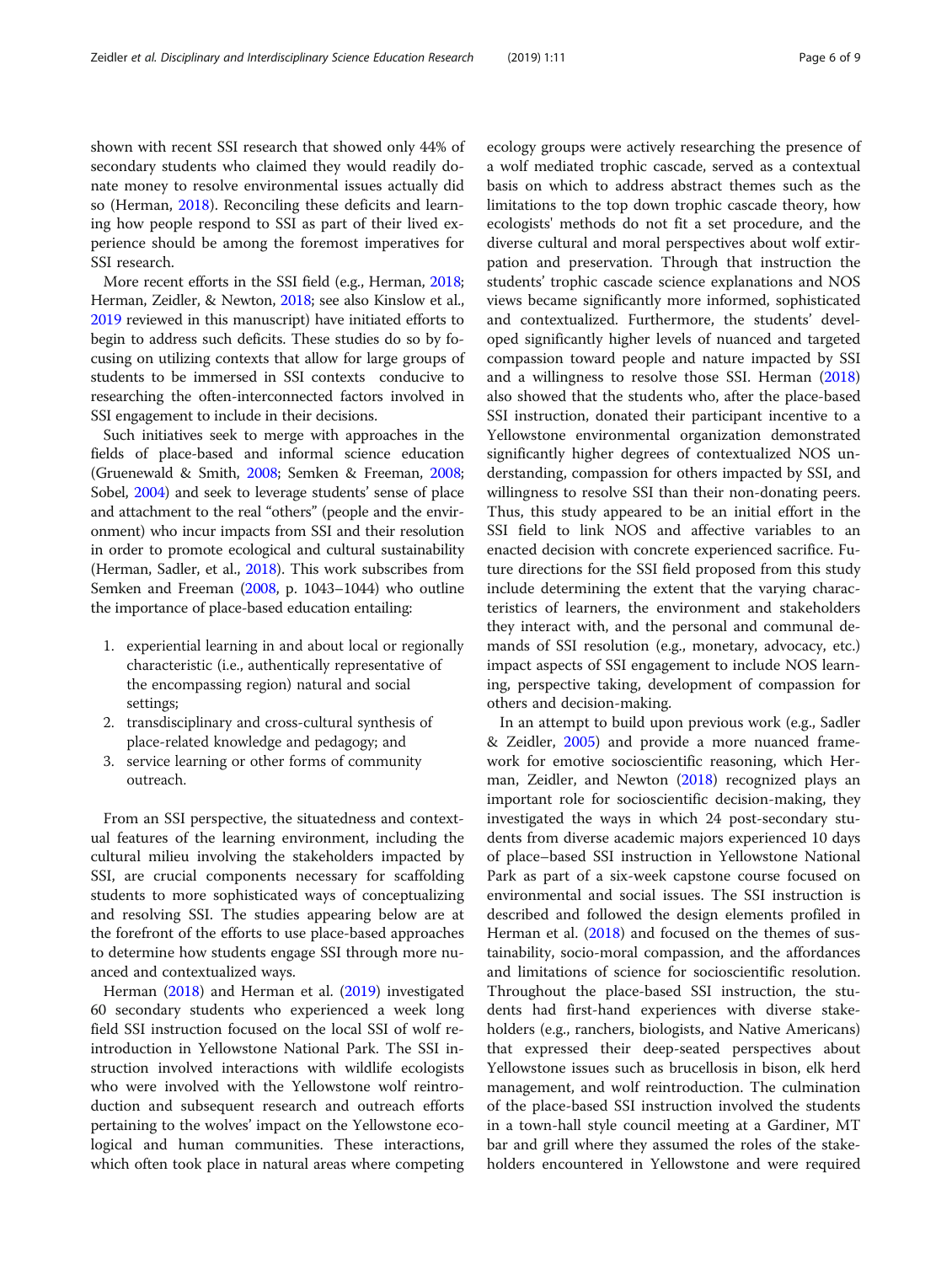to propose, debate, and defend an evidence-based resolution to wolf hunting quotas in front of their peers who played the role of a deliberating federal panel. After this place-based SSI instruction, the 24 students expressed more nuanced and intense forms of emotive reasoning, and while doing so explicitly considered the perspectives of the stakeholders they had encountered in Yellowstone. Based on the students' expressions, Herman, Zeidler, and Newton ([2018](#page-7-0)) constructed a empirically situated framework of qualitative emotive reasoning taxonomies that people may experience when encountering others coping with SSI, ranging from apathy and general caring to regulated (e.g., value judgments) and more visceral forms of empathy that entail moral and justice considerations (e.g., righteous indignation). Herman and colleagues proposed this framework in hopes of motivating others in the field to conduct larger scale studies that compare how distinct educational (e.g., classroom versus place-based and informal) and sociocultural contexts differentially influence emotive responses and decisions when resolving SSI.

# Conclusions: the educational significance of new directions in SSI research

The importance of SSI research and practice in contemporary and future science education is highlighted by the need for student engagement with the world in which they reside, and will transform and shape it for generations to come. From a progressive philosophy, engagement must reside in authentic purpose and not by forced external demands. Coercion to achieve external rewards is always less preferable and less effective compared to decisions made from emotive passions to spread virtue. The synergistic effect of emotive factors in the learning of science content and its facilitative effect on decision-making of SSI has been well documented in the literature (Jack, Lin, & Yore, [2014](#page-7-0); Jho, Yoon, & Kim, [2014](#page-7-0)). Related empirical research demonstrates that engagement in SSI contexts, both formal and informal, resonates with students' enjoyment of developing a sense of personal ethics (Tsai & Jack, [2019\)](#page-8-0) as they consider multiple perspectives from different sources. Thinking ethically, so it seems, allows for bridges to be built between science and non-science areas of study, and subsequently between and among students and the social, material, organic and physical world in which they dwell.

That the moral dimensions of students are directly impacted by the moral elements contained within the SSI framework should not be surprising. For example, the five dimensions of SSR (found in Sadler and colleagues work above) provide the reasoning structures necessary for the complex nature of SSI and allow for the fair and equitable evidence-based decisions that are rendered. We have further uncovered that Socioscientific Perspective Taking (SSPT) (found in Kahn and Colleagues above) is a particularly viable construct because of the recognition of the foundational conditions that must be present to apply it to varied SSI contexts. Those three conditions (Engagement, Etic to Emic Shift, Moral Context) allow for the full application of SSPT to a plethora of educative SSI experiences ranging from classroom discussions, to town-hall debates, to place-based environmental scenarios. Finally, we call attention to the significance of place-based and informal SSI (found in Herman and colleagues above) that is critical when topics seem too far removed or detached from the repertoire of students' everyday experiences. While many topics can be engaging in formal classroom settings, there are certainly particular topics where students can greatly benefit from the kind of immersive experience found only when they can situate themselves in authentic contexts. Such immersive experiences serve as a platform for the development of socio-cultural awareness and moral sensitivity. We are optimistic that these new trends in SSI research and practice will lead to the development of new understandings and the refinement of pedagogical strategies to help shape the robustness of the SSI framework.

Finally, we wish to consider how these current trends discussed above (Socioscientific Issues and the Central Role of Socioscientific Reasoning, Socioscientific Issues and the Primacy of Socioscientific Perspective Taking, and Socioscientific Issues and the Importance of Informal and Place-Based Contexts) may be associated with using SSI in different cultural contexts. We are aware of the fact that all educationally significant SSI are controversial, but not all controversial issues (e.g., capital punishment) constitute significant SSI because they lack underpinning scientific components. Furthermore, we also recognize that the moral tension surrounding SSI is socioculturally bounded. For example, in many conservative religious parts of the US, evolution, natural selection and hence antibiotic resistant bacteria may be controversial. However, among evolutionary scientists and epidemiologists, these topics would not typically be considered controversial in that there is virtually no disagreement about the general underlying mechanisms of evolution as a unified concept. More broadly, other issues that may connect to cloning, climate change or nuclear power, for example, may be rather "neutral" in some parts of the globe, but not others. Since SSI is embedded in a sociocultural view of education, the degree of educational significance is no doubt tied to the prevailing norms of a particular context relative to that SSI. Hence, future research that informs pedagogy in significant ways awaits further exploration. It is interesting to note that past cross-cultural research (Zeidler et al., [2013\)](#page-8-0) has found a high degree of epistemological congruity across cultures (Jamaica, South Africa, Sweden, Taiwan, and the United States) in the context of the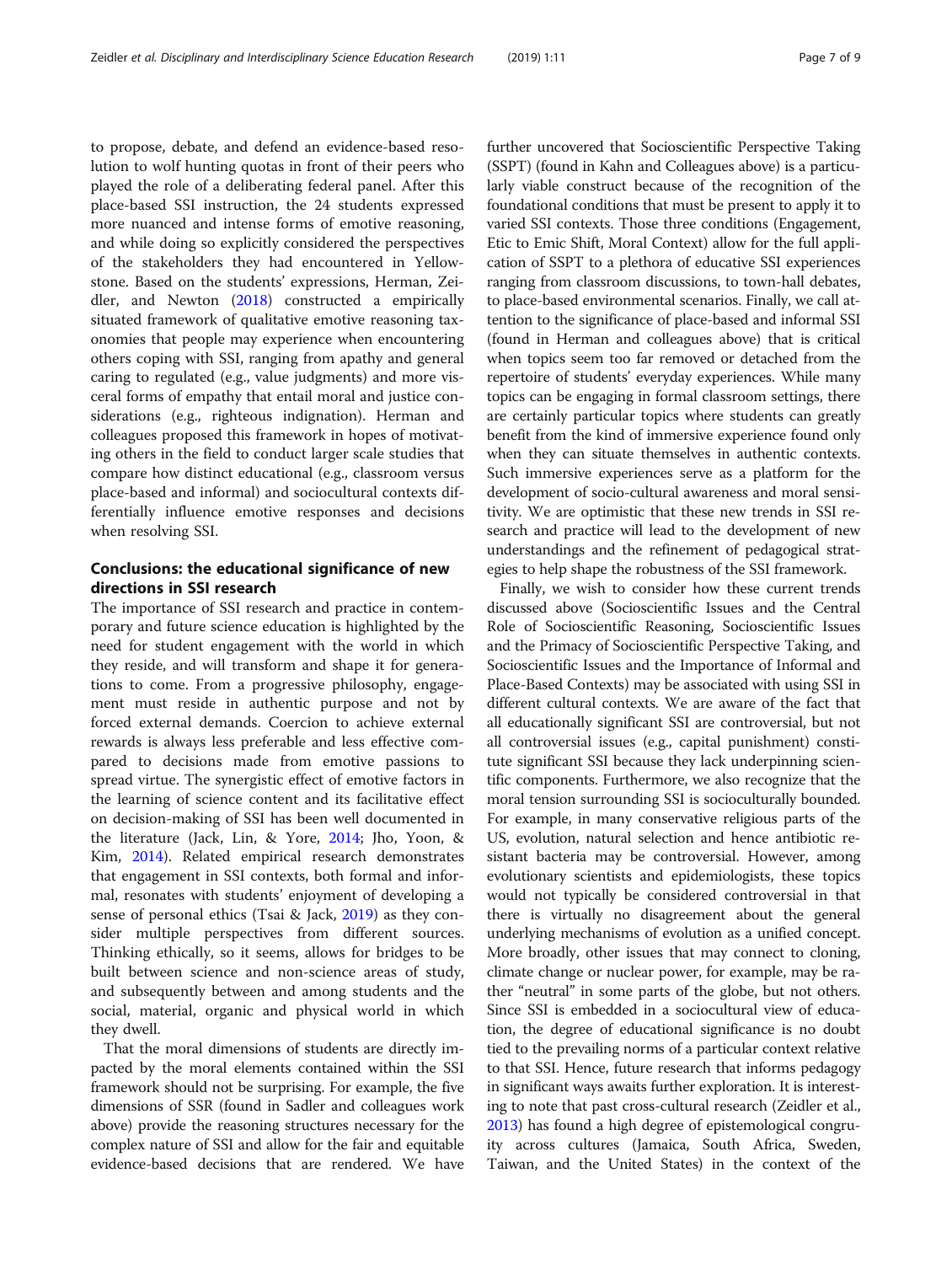<span id="page-7-0"></span>allocation of scarce medical resources revealing common themes that included fairness; pragmatism; emotive reasoning, utility; and theological issues. However, there were also statistically significant differences regarding the ability to raise scientifically relevant questions among countries. These results help to shed light on the nuances of the themes discussed in this article and the need for better understanding contextual differences of morality as it relates to SSI and culture.

#### Abbreviations

CAS: Computer automated scoring; NOS: Nature of Science; QuASSR: Quantitative Assessment of Socio-Scientific Reasoning; SSI: Socioscientific Issues; SSPT: Socioscientific Perspective Taking; SSR: Socioscientific Reasoning

#### Acknowledgements

Not applicable.

#### Authors' contributions

DLZ contributed (equally) to the conceptualizing and writing of this manuscript. BCH contributed (equally) to the conceptualizing and writing of this manuscript. TDS contributed (equally) to the conceptualizing and writing of this manuscript. All authors read and approved the final manuscript.

#### Funding

Not applicable.

Availability of data and materials Not applicable).

#### Competing interests

The authors declare that they have no competing interests.

#### Author details

<sup>1</sup>Department of Teacher Education, College of Education, University of South Florida, Tampa, Florida, USA. <sup>2</sup>Department of Teaching, Learning and Culture, College of Education and Human Development, Department of Biology, College of Science, Texas A & M University, College Station, Texas, USA. <sup>3</sup>School of Education, University of North Carolina-Chapel Hill, Chapel Hill, North Carolina, USA.

### Received: 18 April 2019 Accepted: 12 June 2019 Published online: 28 November 2019

#### References

- Batson, C. D. (2009). These things called empathy. In J. Decety, & W. Ickes (Eds.), The social neuroscience of empathy. Cambridge: MIT Press.
- Bencze, J.L., Pouliot, C., Pedretti, E. Simonneaux, L., Simonneaux, J. & Zeidler, D.L. (In Press). SAQ, SSI & STSE education: Defending and extending 'Science-in-Context.' Cultural Studies in Science Education.
- Berkowitz, M.W. (1997). The complete moral person: Anatomy and formation. In DuBois, J.M. (Ed.), Moral issues in psychology: Personalist contributions to selected problems. New York: University Press of America, Inc.
- Bossér, U., & Lindahl, M. (2019). Students positioning in the classroom: A study of teacher-student interactions in a socioscientific issue context. Research in Science Education, 49(2), 371-390.
- Elgström, O., & Hellstenius, M. (2011). Curriculum debate and policy change. Journal of Curriculum Studies, 43, 717–738.
- Fowler, S., Zeidler, D. L., & Sadler, T. D. (2009). Moral sensitivity in the context of socio-scientific issues in high school science students. International Journal of Science Education, 31, 279–296.
- Gifford, R., & Nilsson, A. (2014). Personal and social factors that influence proenvironmental concern and behaviour: A review. International Journal of Psychology, 49(3), 141–157.
- Gruenewald, D. A., & Smith, G. A. (Eds.) (2008). Place-based education in the global age: Local diversity. New York: Erlbaum.
- Herman, B. C. (2015). The influence of global warming science views and sociocultural factors on willingness to mitigate global warming. Science Education, 1(1), 1–38.
- Herman, B. C. (2018). Students' environmental NOS views, compassion, intent, and action: Impact of place-based socioscientific issues instruction. Journal of Research in Science Teaching, 55(4), 600–638.
- Herman, B. C., Owens, D. C., Oertli, R. T., Zangori, L. A., & Newton, M. H. (2019). Exploring the complexity of students' scientific explanations and associated NOS views within a place-based socioscientific issue context. Science and Education On-line first version retrieved 03/15/2019 from: [https://doi.org/10.](https://doi.org/10.1007/s11191-019-00034-4) [1007/s11191-019-00034-4](https://doi.org/10.1007/s11191-019-00034-4).
- Herman, B. C., Sadler, T. D., Zeidler, D. L., & Newton, M. H. (2018). A socioscientific issues approach to environmental education. In G. Reis, & J. Scott (Eds.), International perspectives on the theory and practice of environmental education: A reader, Environmental discourses in science education (vol. 3). Cham: Springer.
- Herman, B. C., Zeidler, D. L., & Newton, M. H. (2018). Emotive reasoning through place-based environmental socioscientific issues. Research in Science Education On-line first version retrieved 03/15/2019 from: [https://doi.org/10.](https://doi.org/10.1007/s11165-018-9764-1) [1007/s11165-018-9764-1](https://doi.org/10.1007/s11165-018-9764-1).
- Hoffman, M. L. (2000). Empathy and moral development: Implications for caring and justice. Cambridge: Cambridge University Press.
- Hoffman, M. L. (2008). Empathy and prosocial behavior. In M. Lewis, J. Haviland-Jones, & L. Barrett (Eds.), Handbook of emotions, (pp. 440-455). New York: Guilford.
- Jack, B. M., Lin, H.-S., & Yore, L. D. (2014). The synergistic effect of affective factors on student learning outcomes. Journal of Research in Science Teaching, 51(8), 1084–1101.
- Jho, H., Yoon, H.-G., & Kim, M. (2014). The relationship of science knowledge, attitude and decision making on socio-scientific issues. Science & Education, 23(5), 1131–1151.
- Kahn, S., & Zeidler, D. L. (2016). Using our heads and HARTSS\*: Developing perspective-taking skills for socioscientific reasoning (\*humanities, arts, and social sciences). Journal of Science Teacher Education, 27(3), 261–281.
- Kahn, S., & Zeidler, D. L. (2017). A case for the use of conceptual analysis in science education research. Journal of Research in Science Teaching, 54(4), 538–551.
- Kahn, S., & Zeidler, D.L. (2019). A conceptual analysis of perspective taking: Positioning a tangled construct within science education and beyond. Science & Education, 28, 605-638.
- Khishfe, R. (2012). Nature of science and decision-making. International Journal of Science Education, 34(1), 67–100.
- Kinslow, A. T. (2018). The development and implementation of a heuristic for teaching reflective scientific skepticism within a socio-scientific issue instructional framework. Unpublished dissertation. Columbia: University of Missouri.
- Kinslow, A. T., Sadler, T. D., & Nguyen, H. T. (2019). Socio-scientific reasoning and environmental literacy in a field-based ecology class. Environmental Education Research, 1–23 On-line first version retrieved 03/15/2019 from: [https://doi.](https://doi.org/10.1080/13504622.2018.1442418) [org/10.1080/13504622.2018.1442418](https://doi.org/10.1080/13504622.2018.1442418).
- Konrath, S., O'Brien, E., & Hsing, C. (2011). Changes in dispositional empathy in American college students over time: A meta-analysis. Personality and Social Psychology Review, 15(2), 180–198.
- Kormos, C., & Gifford, R. (2014). The validity of self-report measures of proenvironmental behavior: A metaanalytic review. Journal of Environmental Psychology, 40, 359–371.
- Lee, H., Kyunghee, C., Kim, S., Jungsook, Y., Krajcik, J. S., Herman, B. C., & Zeidler, D. L. (2013). Socioscientific issues as a vehicle for promoting character and values as global citizens. International Journal of Science Education, 35(12), 2079–2113.
- Lindahl, M. G., Folkesson, A.-M., & Zeidler, D. L. (2019). Students' recognition of educational demands in the context of a socioscientific issues curriculum. Journal of Research in Science Teaching. (Early view. <https://doi.org/10.1002/tea.2154>.
- Martin, J., Sokol, B. W., & Elfers, T. (2008). Taking and coordinating perspectives: From prereflective interactivity, through reflective intersubjectivity, to metareflective sociality. Human Development, 51, 294–317. [https://doi.org/10.](https://doi.org/10.1159/000170892) [1159/000170892.](https://doi.org/10.1159/000170892)
- National Research Council (2012). A Framework for K-12 Science Education: Practices, Crosscutting Concepts, and Core Ideas. In Committee on a conceptual framework for new K-12 science education standards. Board on science education, division of behavioral and social sciences and education. Washington, DC: The National Academies Press.
- NGSS Lead States (2013). Next Generation Science Standards: For States, By States. Washington, DC: The National Academies Press.